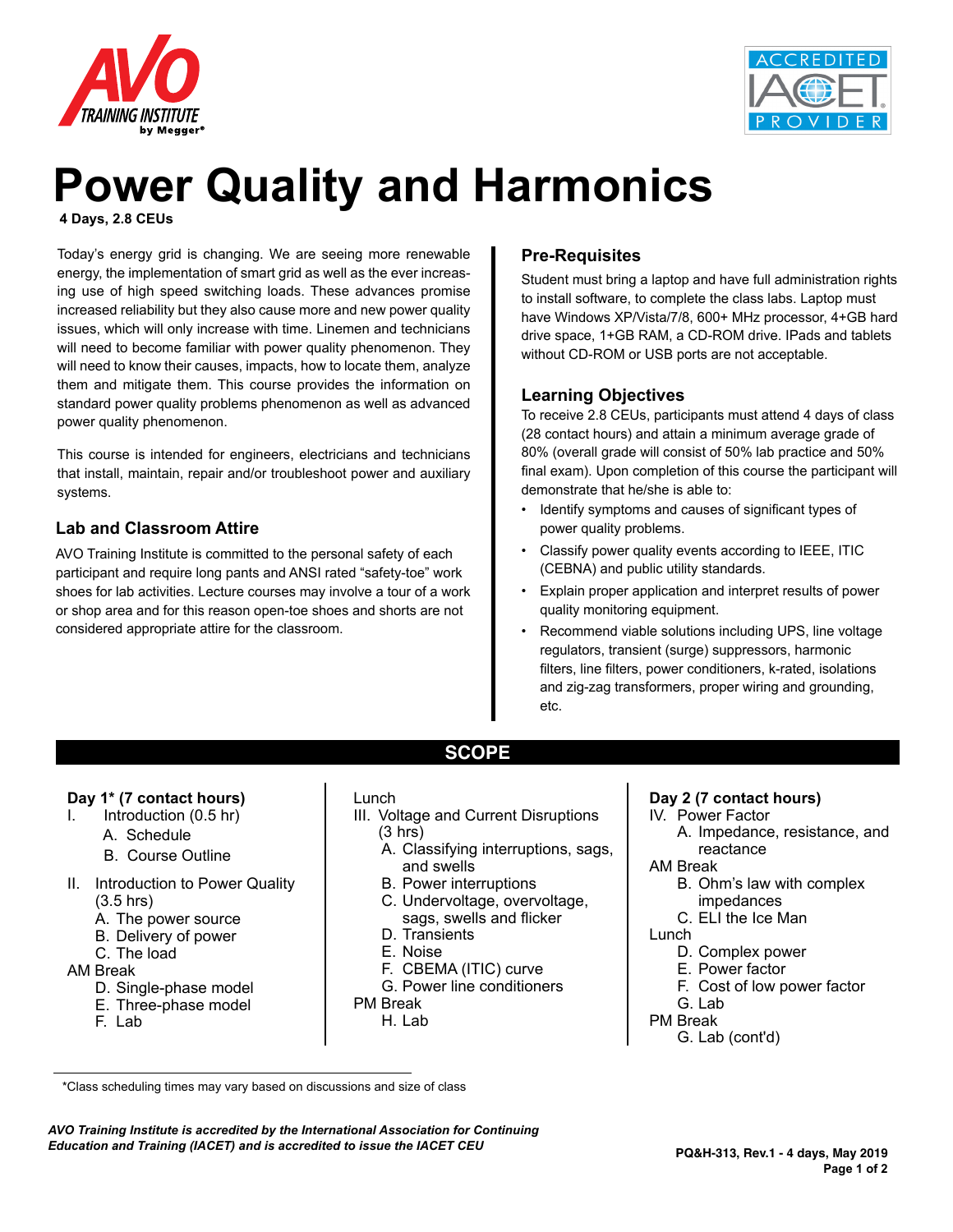# **Power Quality and Harmonics**

**4 Days, 2.8 CEUs**

#### **SCOPE (cont'd)**

#### **Day 3 (7 contact hours)**

#### V. Unbalance

- A. Symptom 1: Counter-torque
- B. Symptom 2: Current on neutral

#### wire

- AM Break
	- C. Why do these symptoms happen?
	- D. Unbalance mathematical definition and standards
- Lunch
	- E. Mitigating unbalance
- F. Lab PM Break
- F. Lab
	-

#### **Day 4 (7 contact hours)**

- VI. Harmonics (4 hrs)
	- A. Distortions due to semiconductors
	- B. Skin effect
	- C. Harmonics problems involving transformers
	- D. Harmonics problems specific to three-phase systems
	- E. Variable frequency drives
	- F. THD and TDD
	- G. Crest factor
	- H. Displacement power factor
	- I. Interharmonics
	- J. Harmonic filters

AM Break K. Lab Lunch VII. Standards (2.5 hrs) A. IEEE1159 B. IEEE519 C. ANSI C84.1 PM Break D. IEC SC77A E. IEEE 1789 F. IEC 61000 G. IEEE 1250 H. IEEE 1668 VIII. Conclusion (0.5 hr) A. Review Material B. Final Exam